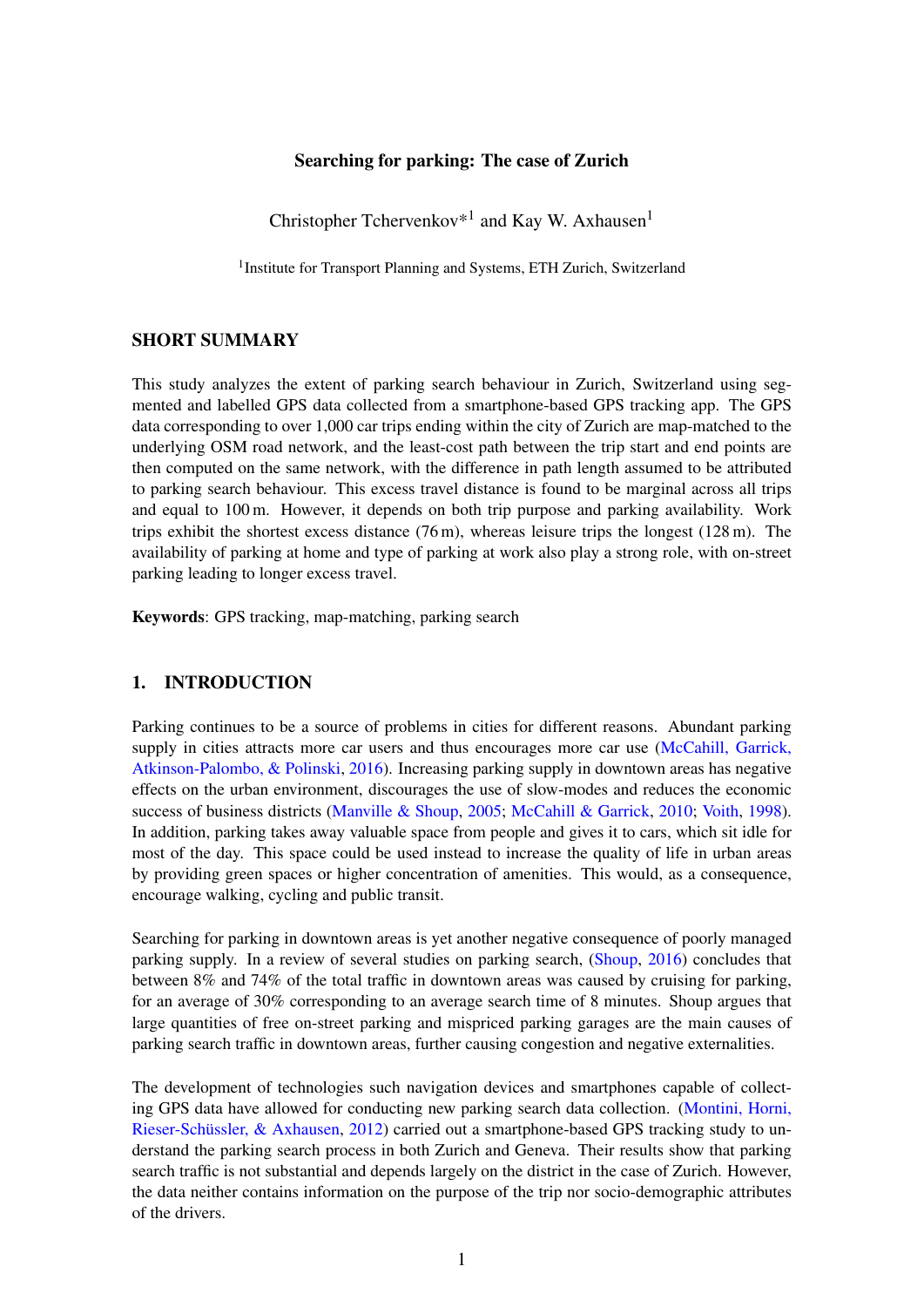[\(Weinberger, Millard-Ball, & Hampshire,](#page-5-4) [2020\)](#page-5-4) examines parking search behaviour in San Francisco, CA and Ann Arbor, Michigan using both vehicle- and smartphone-based GPS data. Their results show that parking search occurs in less than 6% of vehicle trips and accounts for less than 1% of vehicle travel. However, as the data is pseudonymized, it also lacks socio-demographic information. Also, for the vehicle-based data, information on the trip destination is also not available.

This paper presents the first results of our analysis parking search behaviour in Zurich, Switzerland using already segmented and labelled GPS data collected from a smartphone-based GPS tracking app. In addition, the data includes both trip purpose, socio-demographic and mobility tool ownership information, allowing for the analysis of parking search as a function of both trip purpose and parking availability at the destination.

## 2. METHODOLOGY

This section briefly presents the methodology used for estimating parking search from GPS data. The approach requires GPS data segmented into trips, in turn subdivided into stages, and activities, each labelled with the transport mode used and trip purpose, respectively. In this study, the data was segmented and labelled with the transport mode by the GPS tracking app "Catch-my-Day" [\(MotionTag GmbH,](#page-5-5) [2019a\)](#page-5-5) developed by MotionTag GmbH [\(MotionTag GmbH,](#page-5-6) [2019b\)](#page-5-6), whereas the trip purposes were imputed using machine learning as described in [\(Gao, Molloy, & Axhausen,](#page-4-2) [2021\)](#page-4-2).

The segmented and labelled trips, that is the series of stages between two activities, are processed and filtered such as to extract reasonable car trips to further analyze for parking search behaviour. First, all car stages are filtered based on their average speed, total length and duration. In this study, car stages with an average speed between 1 and 150 km/h, a minimum distance of 500 m and a minimum duration of 5 minutes are considered valid. Entire trips are then considered valid only if they consist of a single valid car stage, including one preceding and/or following walk stage. Trips consisting of any additional stages are discarded. Finally, entire trips of over 5 hours are also excluded.

Given that car trip distances can be particularly long, only the GPS data within a buffer radius around the destination activity are considered for further parking search analysis, as this is assumed to be the area where actual parking search actually happens. In this study, a buffer radius of 1 km is used. The car-labelled GPS points within this buffer are subsequently map-matched to the underlying OSM road network using the pgMapMatch algorithm proposed by [\(Millard-Ball,](#page-5-7) [Hampshire, & Weinberger,](#page-5-7) [2019\)](#page-5-7), which also provides a likelihood measure of the match. Only matches with a likelihood above 90% are kept. The least-cost path in terms of travel time is then computed between the start and end points of the map-matched path using the pgRouting Turn Restriction Shortest Path algorithm [\(pgRouting,](#page-5-8) [2021\)](#page-5-8).

Finally, the excess travel distance *dexcess* is computed as the difference between the map-matched and least-cost path distances as:

<span id="page-1-0"></span>
$$
d_{excess} = d_{map-matching} - d_{least-cost}
$$
 (1)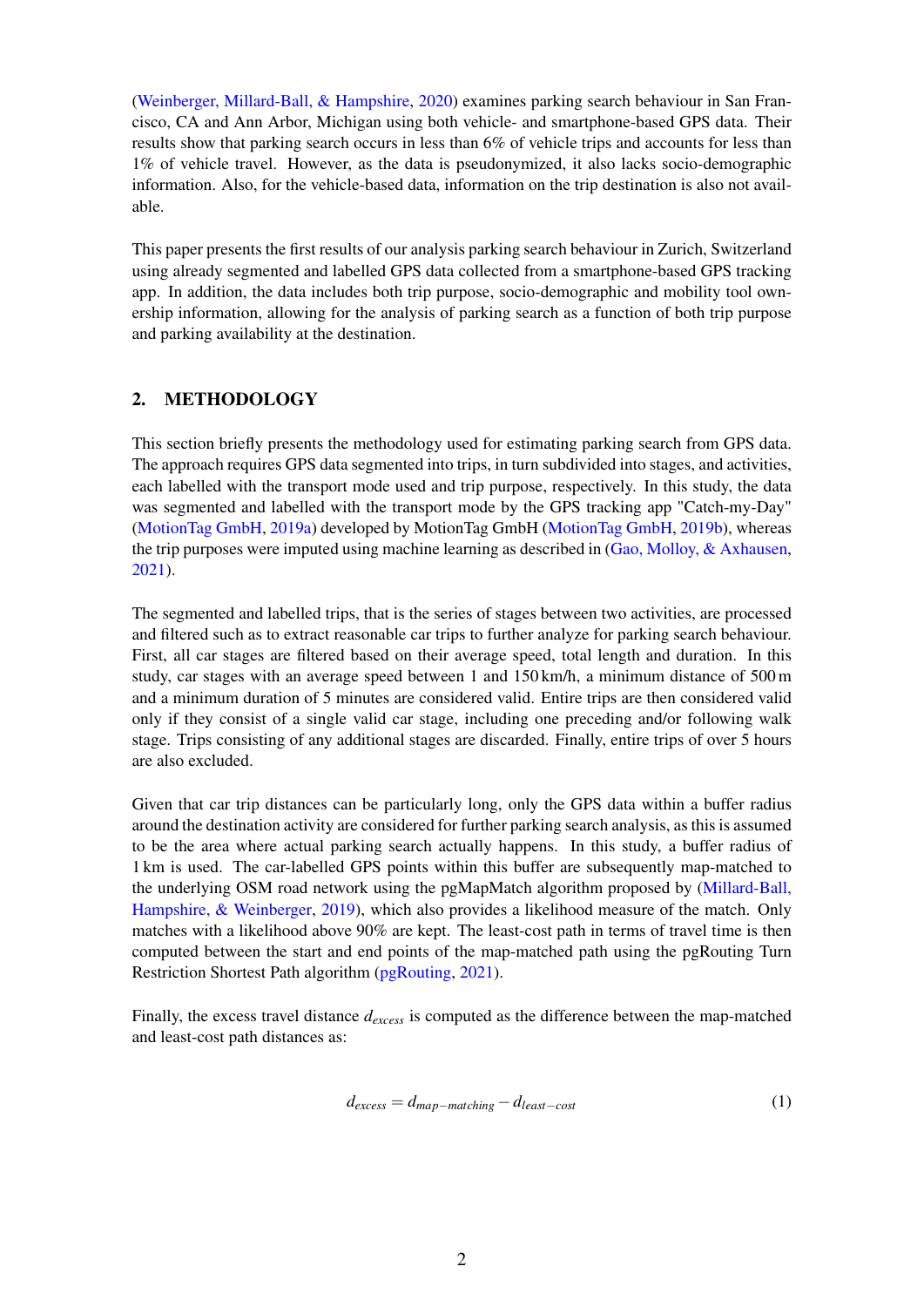#### 3. RESULTS AND DISCUSSION

The parking search analysis is conducted on GPS data obtained via the MOBIS study [\(Molloy,](#page-5-9) [Castro Fernández, et al.,](#page-5-9) [2021;](#page-5-9) [Molloy,](#page-5-10) [2021\)](#page-5-10). This large-scale randomized controlled trial of transport pricing in Switzerland was carried out between September 2019 and January 2020, where individual mobility behaviour was recorded using a smartphone-based tracking app. The app groups the recorded GPS points into stages and activities, and imputes travel modes. Over 3,500 participants using a car at least two days a week, aged between 18 and 65 and living within the German- or French-speaking regions of Switzerland participated in the tracking study. Additional surveys were administered to collect socio-demographics, mobility tool ownership and parking availability information at home and at work, among others.

For the current study, the described parking search methodology is applied to a random sample of 1'166 trips all terminating within the city of Zurich. The excess travel distance *dexcess* is computed as in  $(1)$  and the resulting distribution is shown in Fig. [1.](#page-2-0) For 73 trips  $(6.3\%$  of the sample), *dexcess* < 0, meaning that *dleast*−*cost* > *dmap*−*matching*. This can occur in cases where a slight deviation in the trip end point yields two different least-cost routes, for example, due to turn restrictions or one-way streets. These negative *dexcess* values are thus the result of an overestimation of *dleast*−*cost* due to these deviations, and *dexcess* should in fact be zero. However, since it is equally possible that some of the positive *dexcess* values should also be zero due to an underestimation of *dleast*−*cost* using the same reasoning, these negative values are not removed from the data. When taking the average over all trips, these effects cancel out, resulting nevertheless in a positive excess travel distance of 100 m.

<span id="page-2-0"></span>

Figure 1: Distribution of excess travel distance across sample trips

However, parking search distance is expected to depend on the availability of parking at the destination, which in turn depends on the destination activity itself. Indeed, one might expect parking search to be less pronounced in areas with high parking availability (e.g., at work where dedicated parking is more common, or at home) and more pronounced in areas with low parking availability (e.g., at shopping or leisure activities in the city centre). Table [1](#page-3-0) shows the average computed excess travel distance by activity purpose along with the corresponding number of trips, with the distances in ascending order. Trips performed to work and home exhibit the shortest excess travel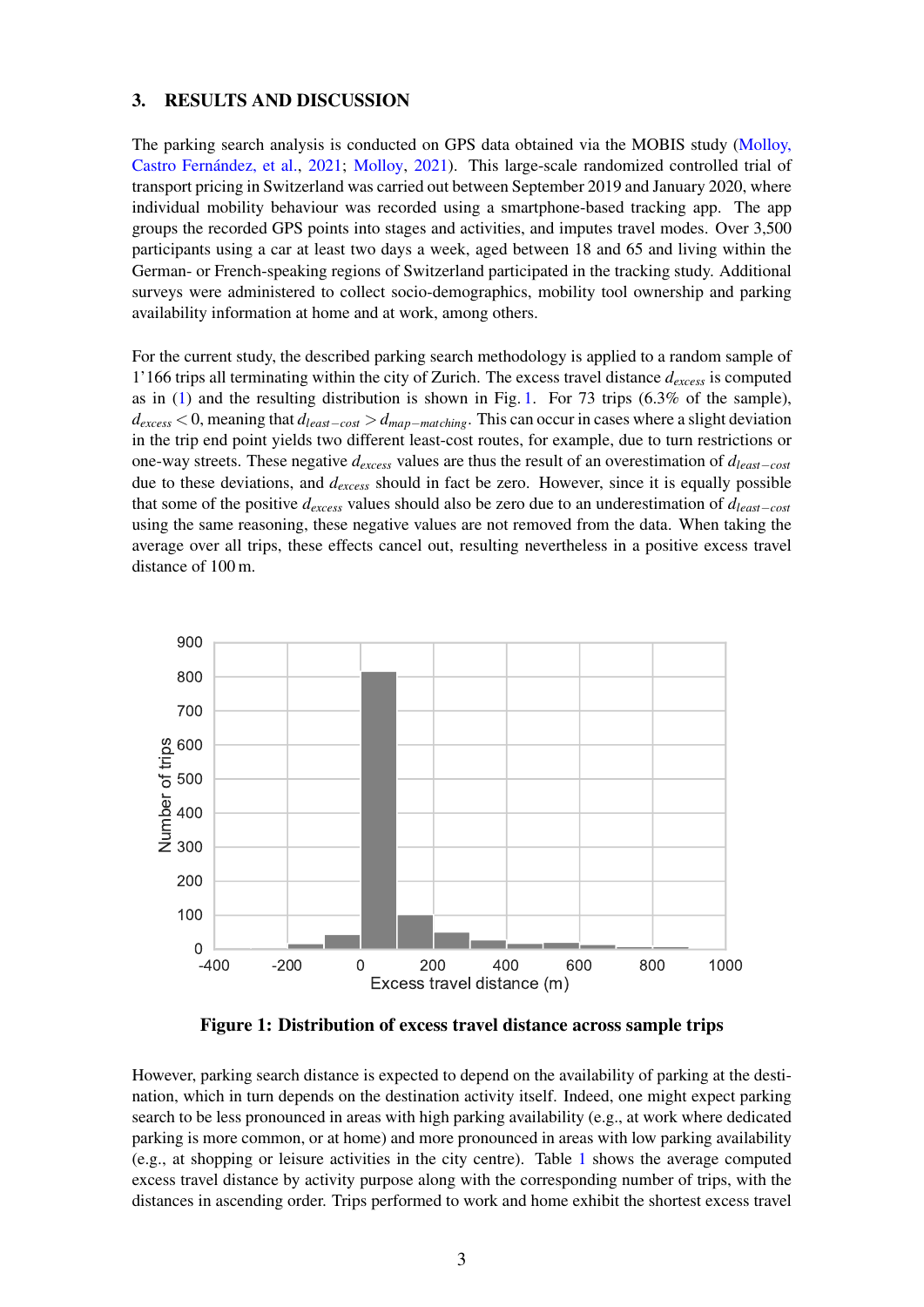<span id="page-3-0"></span>distance, at 76 m and 104 m respectively, whereas leisure trips show the longest distance at 128 m, corresponding to a 68% relative increase.

| Activity purpose | Excess travel distance $(m)$ # trips |     |
|------------------|--------------------------------------|-----|
| Work             | 76                                   | 422 |
| Home             | 104                                  | 235 |
| Other            | 109                                  | 147 |
| Shopping         | 111                                  | 131 |
| Leisure          | 128                                  | 231 |

# Table 1: Excess travel distance by activity purpose

The data is further analyzed in terms of parking availability at home and type of parking used at work. An additional survey was sent to participants after the tracking study asking them questions related to their parking situation both at home and at work. Respondents were asked if they had parking available at home or whether they parked on-street, and whether they most often parked on-street, in a parking lot or in a parking garage when driving to work. Of the 547 participants in the sample, 209 responded to the additional parking survey, corresponding to 170 work trips and 74 home trips.

Table [2](#page-3-1) shows the excess travel distance for work trips differentiated by the most-used type of parking as specified in the survey, along with the corresponding number of trips. Participants who claim to most often park in a parking garage exhibit the shortest excess travel distance attributed to parking search at 46 m, closely followed by those who park in a parking lot at 66 m. However, participants who claim to most often park on-street show a substantially longer excess travel distance of 175 m, nearly 3 times more than those who park in a parking lot and nearly 4 times more than those who park in a parking garage.

### <span id="page-3-1"></span>Table 2: Excess travel distance for work trips by parking type

| Type of parking   | Excess travel distance $(m)$ # trips |    |
|-------------------|--------------------------------------|----|
| Parking garage    | 46                                   | 39 |
| Parking lot       | 66                                   | 86 |
| On-street parking | 175                                  | 45 |

Similarly, the excess travel distance for trips to home dependent on parking availability are presented in Table [3.](#page-3-2) Participants who claim to either own or rent a parking space at or near their place of residence are considered to have parking available at home, whereas the others are assumed to have to rely on on-street parking. Participants without parking available to them at home show an average excess travel distance of 101 m, nearly double the distance of those who have parking available (53 m).

### <span id="page-3-2"></span>Table 3: Excess travel distance for home trips given parking availability

|                | Parking available at home $\vert$ Excess travel distance (m) # trips |    |
|----------------|----------------------------------------------------------------------|----|
| Yes            |                                                                      | 67 |
| N <sub>0</sub> | 101                                                                  |    |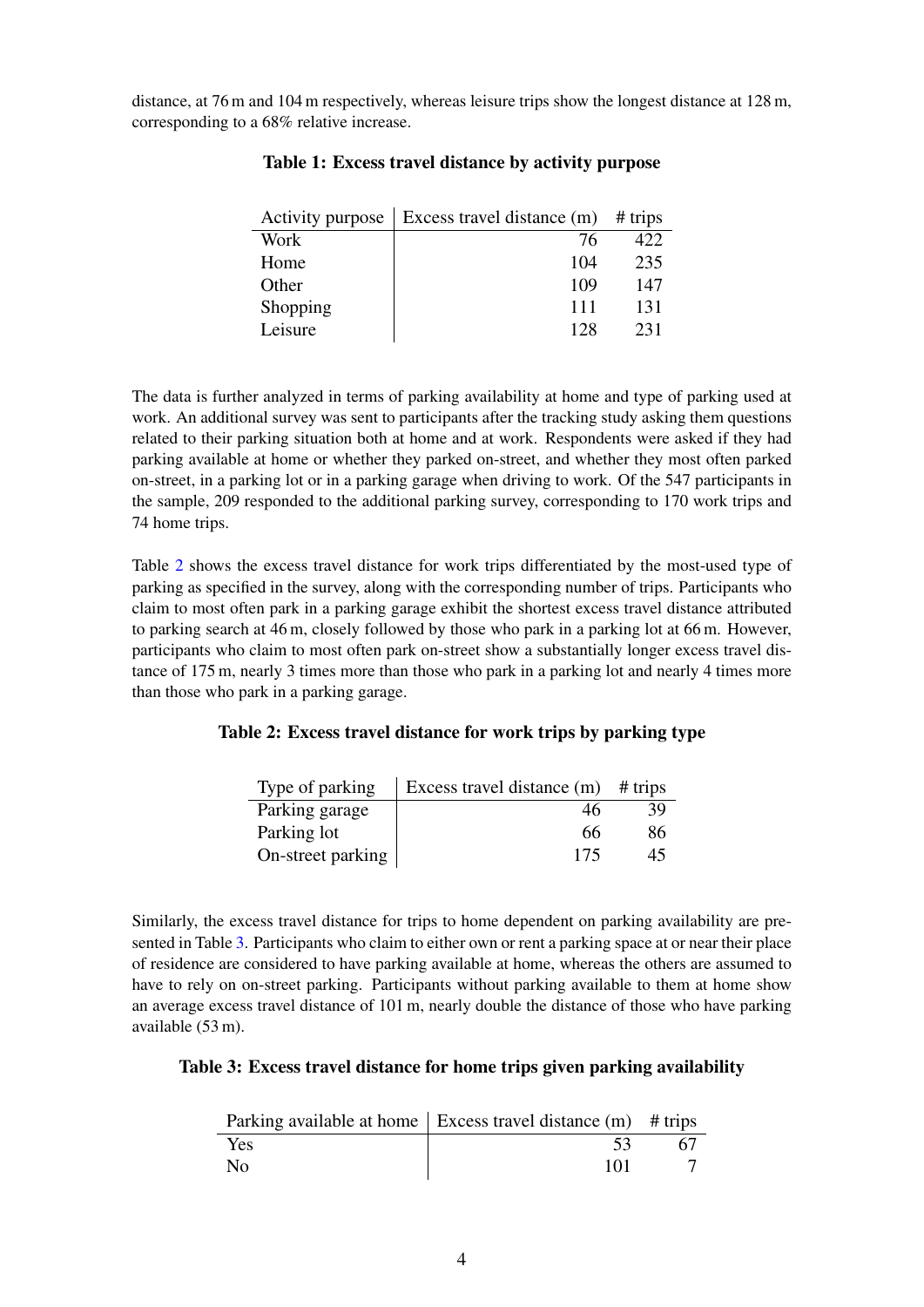Although the current study focuses on a sample of trips ending within the city of Zurich, more data is available, both for Zurich as well as throughout Switzerland. Future work would thus focus on the entire data set, allowing the analysis of both spatial and temporal variability as well as the consistency of parking search behaviour for a given driver. In addition, parking location data is available for the city of Zurich, allowing for the analysis of parking search behaviour as a function of the density of available parking. At the onset of the Covid-19 pandemic, participants were invited to participate in the follow-up MOBIS:COVID-19 study [\(Molloy, Schatzmann, et al.,](#page-5-11) [2021\)](#page-5-11), aimed at understanding the impacts of the pandemic on mobility in Switzerland. Thus, it would be possible to examine whether parking search behaviour was affected by the shifts in mobility behaviour during the pandemic.

## 4. CONCLUSIONS

Using segmented and labelled GPS data collected from a smartphone-based GPS tracking, this study analyzes the extent of parking search behaviour in Zurich, Switzerland, as well as how this depends on the purpose of the trip and the availability of parking at the destination. GPS data corresponding to over 1,000 car trips ending within the city of Zurich are map-matched to the underlying OSM road network, and the least-cost path between the trip start and end points are then computed on the same network, with the difference in path length assumed to be attributed to parking search behaviour.

The computed excess travel distance, attributed to parking search, is found to be marginal when computing the average across all trips, and equal to 100 m, indicating that parking search is not prevalent in Zurich. However, the analysis also shows that this excess travel distance also depends on both trip purpose and parking availability.

Trips performed to work and home exhibit the shortest excess travel distance, at 76 m and 104 m respectively, whereas leisure trips show the longest distance at 128 m, corresponding to a 68% relative increase. The availability of parking at home and type of parking at work also play a strong role, with on-street parking leading to longer excess travel. More precisely, participants who park on-street at work show a substantially longer excess travel distance of 175 m, nearly 3 times more than those who park in a parking lot and nearly 4 times more than those who park in a parking garage. Participants who park on-street at home show an average excess travel distance of 101 m, nearly double the distance of those who have parking available.

# ACKNOWLEDGMENT

The MOBIS study was funded by the SCCER grant "SCCER CREST/Mobility Joint Activity", the Swiss Federal Roads Office and the Swiss Federal Office of Transport (grant no. 0820001327).

#### **REFERENCES**

- <span id="page-4-2"></span>Gao, Q., Molloy, J., & Axhausen, K. W. (2021). Trip purpose imputation using GPS trajectories with machine learning. *ISPRS Int. J.Geo-Inf.*, *10*, 775.
- <span id="page-4-1"></span>Manville, M., & Shoup, D. (2005). Parking, people, and cities. *Journal of urban planning and development*, *131*(4), 233–245.
- <span id="page-4-0"></span>McCahill, C. T., Garrick, N., Atkinson-Palombo, C., & Polinski, A. (2016). Effects of parking provision on automobile use in cities: inferring causality. *Transportation Research Record*, *2543*, 159–165.